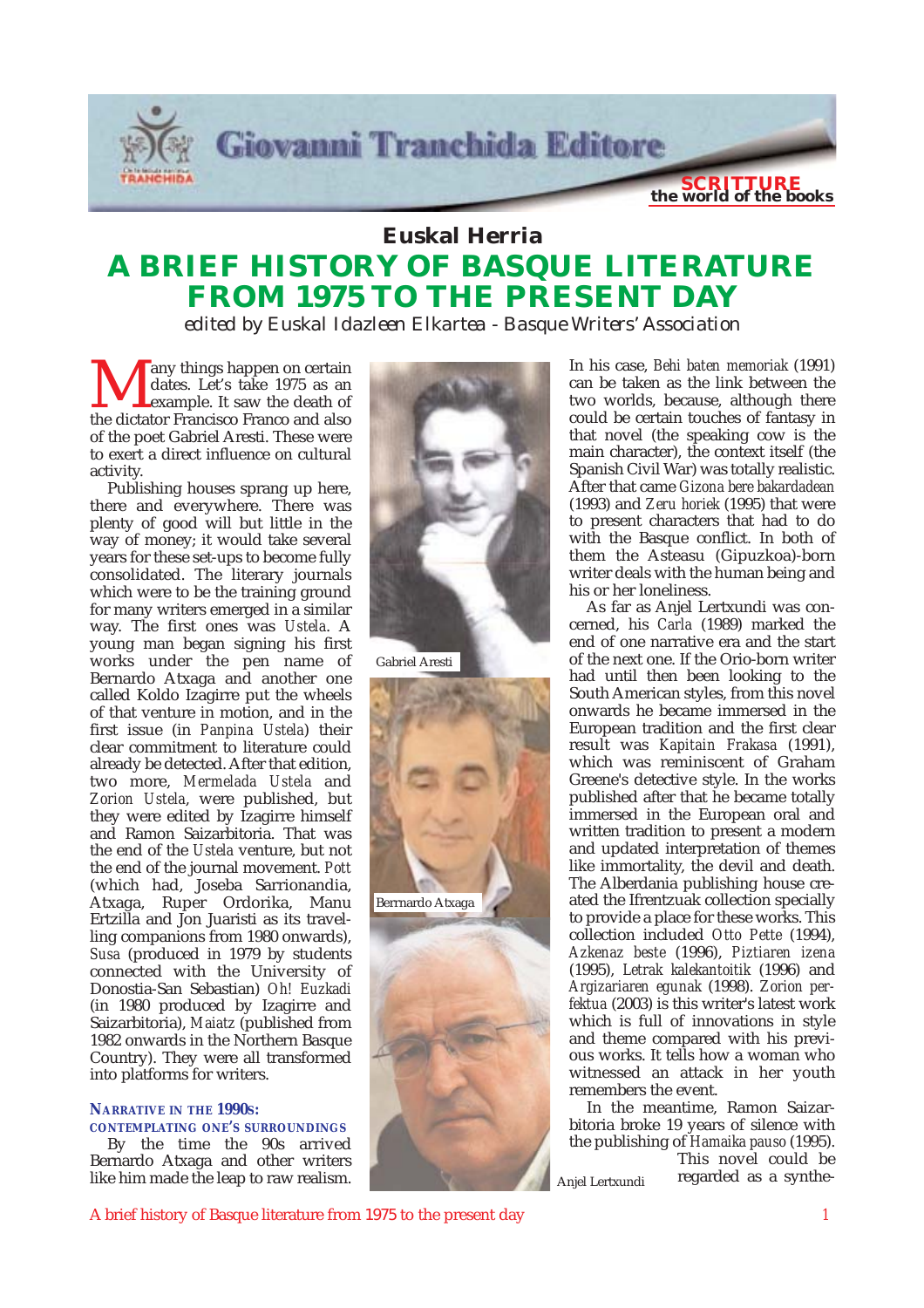sis of everything that he had done hitherto, on the one hand, because in it we will recognise the style exercises he used to do, and on the other hand, because content took precedence over the concern for structure in the books that had followed in close succession. Several people have written that *Hamaika pauso* is the portrait of Saizarbitoria's generation; in this novel the main character, Iñaki Abaitua, wrote a novel about the execution by firing squad [during the Franco regime] of Daniel Zabalegi (the ETA member Angel Otaegi) in 1975. But as the story progresses, the biographies of the two characters cross paths with each other. The novel *Bihotz bi. Gerrako kronikak* (1996) was to recall two wars, the Civil War, on the one hand (the memories of the pensioners who meet at the Hambre pub), and the war between couples, on the other. In *Gorde nazazu lurpean* (2000), in contrast, he put together five long narratives which share the theme of disinterment but in the end the author's permanent obsession emerges, too: Civil War, communication problems between men and women and a reflection on writing.

In addition to Lertxundi and Saizarbitoria we could refer to many other writers of the same decade: Koldo Izagirre (*Metxa esaten dioten agirretar baten ibili herrenak,* 1997; *Ez duk erraza, konpai!*, 1995; *Nik ere Germinal egin gura nuen aldarri*, 1998; *Agirre zaharraren kartzelaldi berriak*, 1999); Patxi Zabaleta (his historical trilogy set in early 20th century Navarre: *Ukoreka*, 1994; *Badena dena da*, 1995; *Arian ari*, 1996); Edorta Jimenez (*Speed gauak*, 1990; *Azken fusila*, 1994; *Baleen berbaroa*, 1999); Joxemari Iturralde (the trilogy based on the Basque Country: *Izua hemen*, 1989; *Kilkerra eta roulottea*, 1997; *Euliak ez dira argazkietan ateratzen*, 2000); Aingeru Epaltza, Joxean Agirre, Jon Alonso, Laura Mintegi, Xabier Mendiguren Elizegi, Hasier Etxeberria, Lourdes Oñederra... And the young writers that emerged around the year 2000: Harkaitz Cano, Xabier Aldai, Ixiar Rozas, Jasone Osoro, Julen Gabiria, Unai Elorriaga (who won the Spanish National Literature Prize in 2002 for his debut novel *SPrako tranbia*), the Etxeberria brothers, Fernando Morillo... Many of them have become known as a result of a phenomenon gaining ever more strength in recent times: i.e. grants for literature.





*Ramon Saizarbitoria Koldo Izagirre Edorta Jimenez Joseba Sarrionandia Mariasun Landa*

Today's panorama has little in common with those first years following the Franco dictatorship. Not just in the quantity, but Basque production has grown considerably with respect to genre. There are humour novels (Joxean Sagastizabal's *Kutsidazu bidea, Ixabel* and *Gerturik daukagu odola*), as well as science fiction (Iñaki Irazabalbeitia's *Uda guztiak ez dituk berdinak*), travel novels (Jon Arretxe's work), love stories (Iñaki Mendiguren's *Haltzak badu bihotzik*), erotic novels (the novels of Paddy Rekalde, Aitor Arana and Juan Martin Elexpuru can be found in the "literotura" section launched by the Txalaparta publishing house), easy narratives (from the Gaiak and Elhuyar publishing houses), the so-called light novels...

All this is indicative of the maturity that Basque narrative writing has achieved.

We would not like to conclude narrative writing without mentioning story telling as well as literature

for children and young people. Both carry considerable weight within Basque literature and in time have achieved considerable quality (and quantity). As far as story telling is concerned, it began to grow in importance during the 1970s and 1980s with the main sources of inspiration at that time coming from Jon Mirande and the Anglo-Saxon tradition. Belonging to that time we have the works of Lertxundi, Atxaga and Joseba Sarrio-

nandia (*Narrazioak*, 1983; *Atabala eta euria*, 1986; *Ifar aldeko orduak*, 1990), among others. Since then, a number of writers have been involved in this genre: Mikel Antza, Inazio Mujika Iraola, Pello Lizarralde, Xabier Montoia, Laura Mintegi, Iban Zaldua, Felipe Juaristi, Karlos Linazasoro, Edorta Jimenez, Arantxa Iturbe, Harkaitz Cano... not to mention the field of children's and young people's literature, which publishes the largest number of books every year. There we will find Felipe Juaristi, Arrate Egaña, Patxi Zubizarreta, Mariasun Landa (whose work *Krokodiloa ohe azpian* won the Spanish National Literature Prize in 2003), Juan Kruz Igerabide, Joxe Mari Iturralde, Joxantonio Ormazabal, Aitor Arana, Jesus Mari Olaizola aka Txiliku, Atxaga...

### **ESSAY WRITING**

From the 1970s onwards many es-says were published. When referring to that time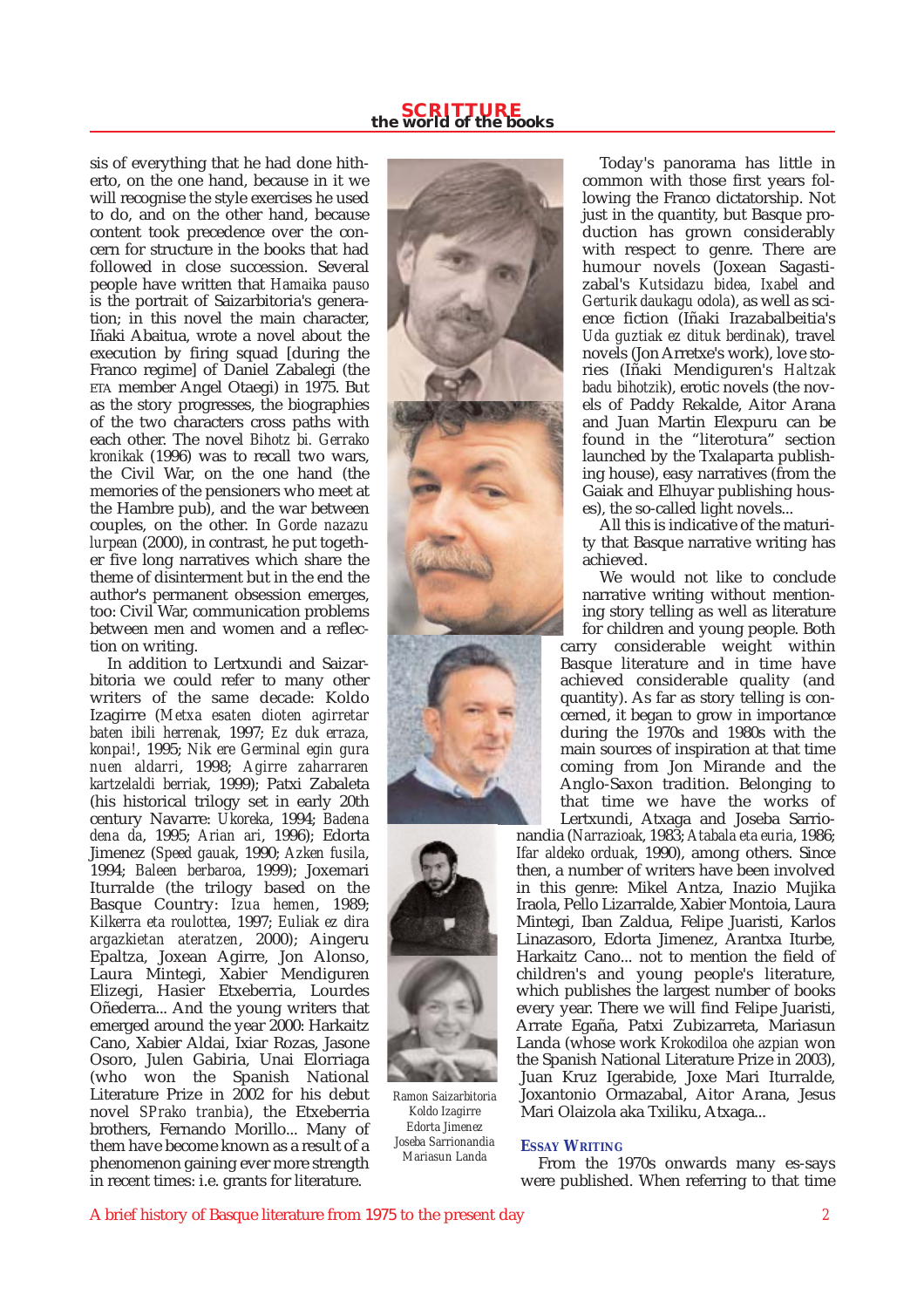# **SCRITTURE the world of the books**

the indispensable reference is Joxe Azurmendi and the numerous pieces of work he has produced since, both on politics (*Errealismo sozialistaz*, 1978; *Arana Goiriren pentsamendu politikoa*, 1978; *Euskaldunak eta espainolak*, 1992), and on literature (*Zer dugu Orixeren kontra*, 1976; *Zer dugu Orixeren alde*, 1977; *Schopenhauer Miranderen pentsamenduan*, 1989).

In the 1980s, however, the ones which stood out were Sarrionandia (*Marginalia*, 1988; *Ni ez naiz hemengoa*, 1985), and Eduardo Gil Bera (*O Tempora! O Mores!*, 1989; *Fisikaz honatago*, 1990). During the



*Joxe Azurmendi*

following years the works of Patziku Perurena, Joseba Zulaika, Mikel Azurmendi and Jose Angel Irigarai appeared on the scene.

Today if essays are published, it is largely thanks to the contests devoted to it. Among others we can mention the Mikel Zarate award organised every year by the BBK savings bank and the Euskaltzaindia (Royal Academy of the Basque language), the Bilbo city council's Miguel Unamuno, the Irun City award, the Becerro de Bengoa organised by the Provincial Government of Araba, the Pedro Axular promoted by the Government of the Basque Autonomous Community, the Xalbador organised by the Provincial Government of Navarre, the Santi Onaindia award of the Zornotza town council and the Justo Garate award of the Bergara town council. In that context we can put the essays written by Jon Sudupe, Jose Manuel Odriozola, Patri Urkizu, Jon Alonso, Luis Alberto Aranbarri aka "Amatiño", Kirmen Uribe, Jon Elordi and Juana Atxabal. There is a wide variety of themes: politics, culture, society and economy. Noteworthy is also the Alberdania publishing house's "Zerberri" collection which includes a number of short essays including Saizarbitoria's *Aberriaren alde (eta kontra)*. Literary critique also has a significant role in essay writing. Examples of these are the ones written by Lourdes Otaegi (*Lizardiren poetika Pizkundearen ingurumariaren argitan*, 1994), Iñaki Aldekoa (*Zirkuluaren hutsmina*, 1993; *Antzarra eta ispilua Obabakoaken irudimen mundua*, 1992; *Munduaren neurria*; *Arestiren ahots biblikoaz*, 1998), Jon Kortazar (*Laberintoaren oroimena: gure garaiko olerkigintzaz*, 1994; *Luma eta lurra. Euskal poesia 80ko hamarkadan*, 1997) and Mari Jose Olaziregi (*Bernardo Atxagaren irakurlea*, 1998; *Intimismoaz haraindi: emakumezkoek idatzitako euskal literatura*, 1999; *Ramon Saizarbitoriaren unibertso literarioa*, 2001; *Euskal eleberriaren historia*, 2002).

### **THEATRE**

The theatre movement of the 1970s has been referred to by some as the third post-war generation. Once the Franco dictatorship was over the group made up of Atxaga, Haranburu, Lete, Arozena and Landart was joined by Amestoy, Eneko Olasagasti, Xabier Mendiguren and Yolanda Arrieta, among others. Among the works at that time stands out *Borobila eta puntua* by Aresti's successor Atxaga. That work of drama combines popular tradition with avant-gardist elements, as he explained in the statement called *Euskal Theatro Berria(ren alde)*, which was later to appear in the journal "Anaitasuna", because these had to be the components of the so-called NHI (national, popular, revolutionary theatre).

The infrastructure at that time was minimal. When necessary pelota courts,

schools and sports centres lost their traditional functions and were turned into provisional theatres. That way, despite all the obstacles, the theatre movement kept going.

At the start of the 1980s the well-known "Cómicos de la legua" of Bilbo split and two groups were formed out of it: "Karraka" under the direction of Ramon Barea and "Maskarada" with Karlos Panera. The latter group performed many works in Basque, both contemporary ones (Atxaga's in particular) and classical ones translated into Basque (Oscar Wilde's *The Importance of being Earnest* and Marc Legasse's *Las carabinas de Gastibeltza*.) At that time a number of groups set up the Theatre Groups Committee aimed at providing an impetus for the Basque theatre circuit. Nevertheless, they did not succeed in their aims, because there was a huge difference between the professional groups (Maskarada and Kukubiltxo) and the amateurs (all the rest).

The following years were somewhat sombre for Basque theatre. The Antzerti school set up to train actors disappeared and its place was taken by drama schools which sprang up here and there. Furthermore, playwriting has fallen into decline. Since then, as with essay writing, awards have had the last word in playwriting. Involved in this is the "Toribio Altzaga" prize awarded by the BBK-Euskaltzaindia and the "Donostia Hiria" Award.

During the last decade Xabier Mendiguren, Luis Haranburu, Junes Casenave, Juanjo Olasagarre, Martin Irigoien, Karlos Linazosoro, Juan Karlos del Olmo, Koldo Daniel Izpizua, Ramon Agirre, Aitzpea Goenaga, Antton Luku, Pantxo Hirigaray and Javi Cillero figure among the writers who have contributed to this genere.

### **POETRY OF THE 1970S: THE WAY TO EXPERIMENTATION**

Just like the times, the literary code of those voices broke away from the previous trend. The novel, *Leturiaren egunkari ezkutua* by Jose Luis Alvarez Enparantza aka "Txillardegi" and the modernity it brought was far away in time. New models had to be sought and experimented with. In fact, when defining the 1970s we would have to use two words: the avant-garde and experimentalism. In poetry the